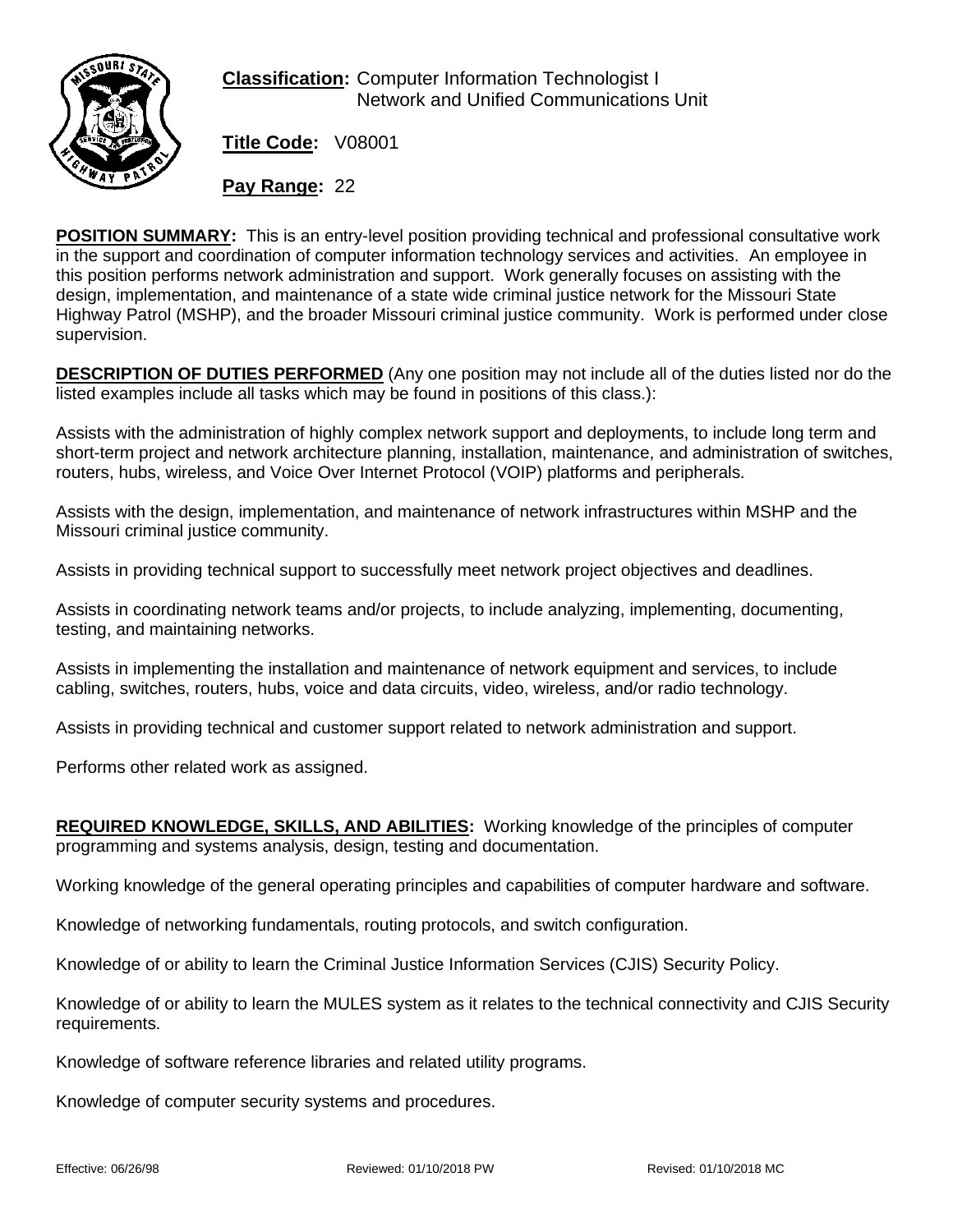## **Classification:** Computer Information Technologist I Page 2 Network and Unified Communications Unit

Knowledge of computer networking and telecommunications.

Knowledge of computer operating systems.

Knowledge of or ability to learn the agency's automated information systems.

Knowledge of or ability to learn the agency's functions and their interrelationships.

Knowledge of the principles of cost benefit analysis.

Knowledge of the principles of project management.

Knowledge of the principles of disaster recovery.

Knowledge of the procurement process.

Knowledge of continuing trends and developments in computer hardware and software.

Knowledge of various computer platforms.

Knowledge of the information strategic planning process.

Knowledge of the systems management process.

Possess good organizational skills.

Possess research and analysis skills.

Ability to learn to utilize project management tools.

Ability to learn to prepare and interpret computer program documentation.

Ability to learn to prepare and maintain standards, policies, procedures, guidelines and technical manuals.

Ability to troubleshoot and resolve hardware and/or software problems.

Ability to learn to create and present materials for training programs.

Ability to handle restricted and confidential information in a professional manner and maintain the information as such.

Ability to communicate in English clearly and concisely, both orally and in writing.

Ability to establish and maintain harmonious working relations with others.

Ability to work with material that may be of a sexual nature relating to criminal activity (e.g., written material, photographs, and/or verbal language, etc.).

Ability to work hours as assigned.